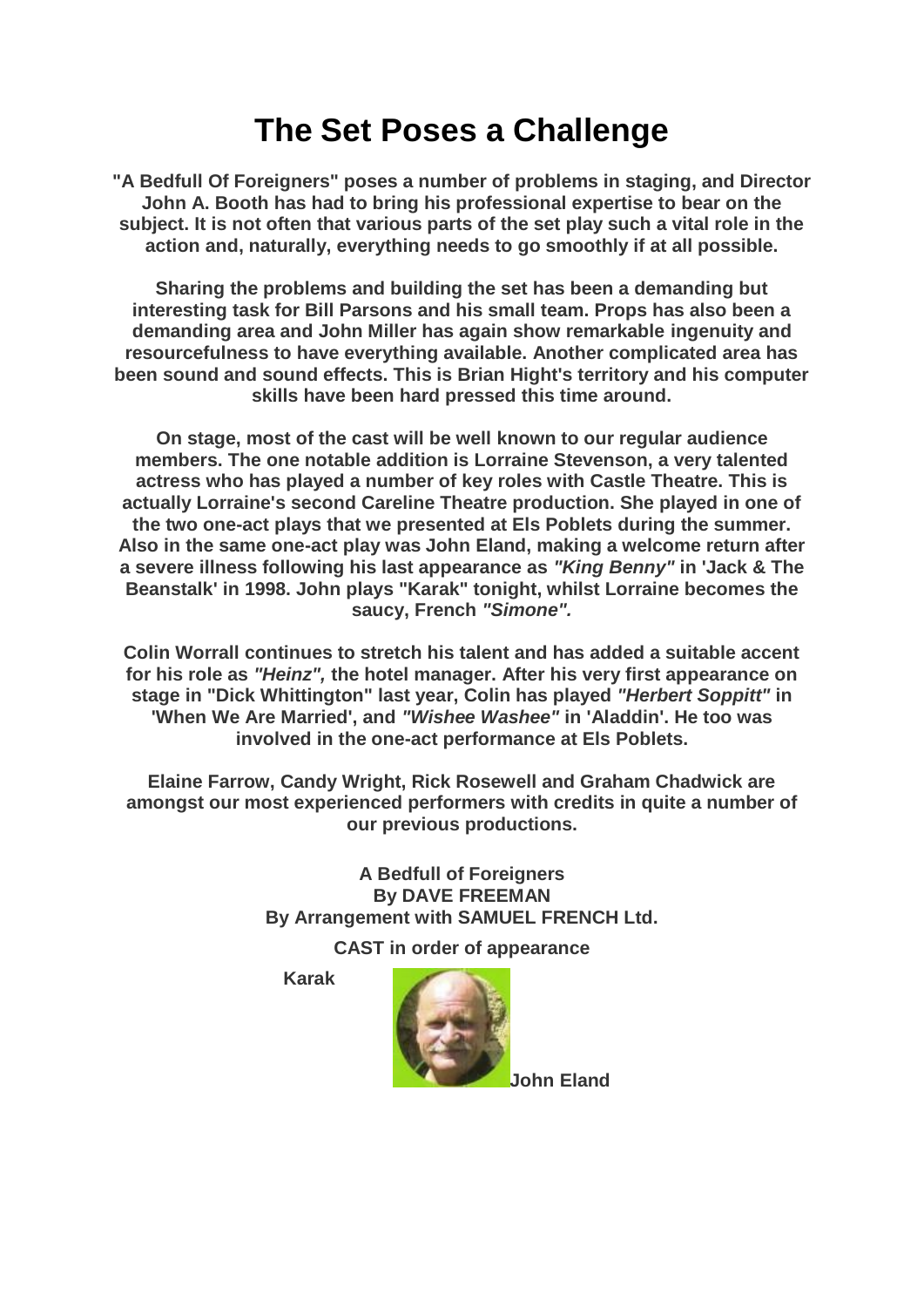

**Directed by JOHN A. BOOTH Stage Manager JOHN A. BOOTH Assistant SM BILL PARSONS Set Construction Bill Parsons, Stan Betts, Roy Martin Set Decoration Brian Denton Properties John Miller, David Smethurst**